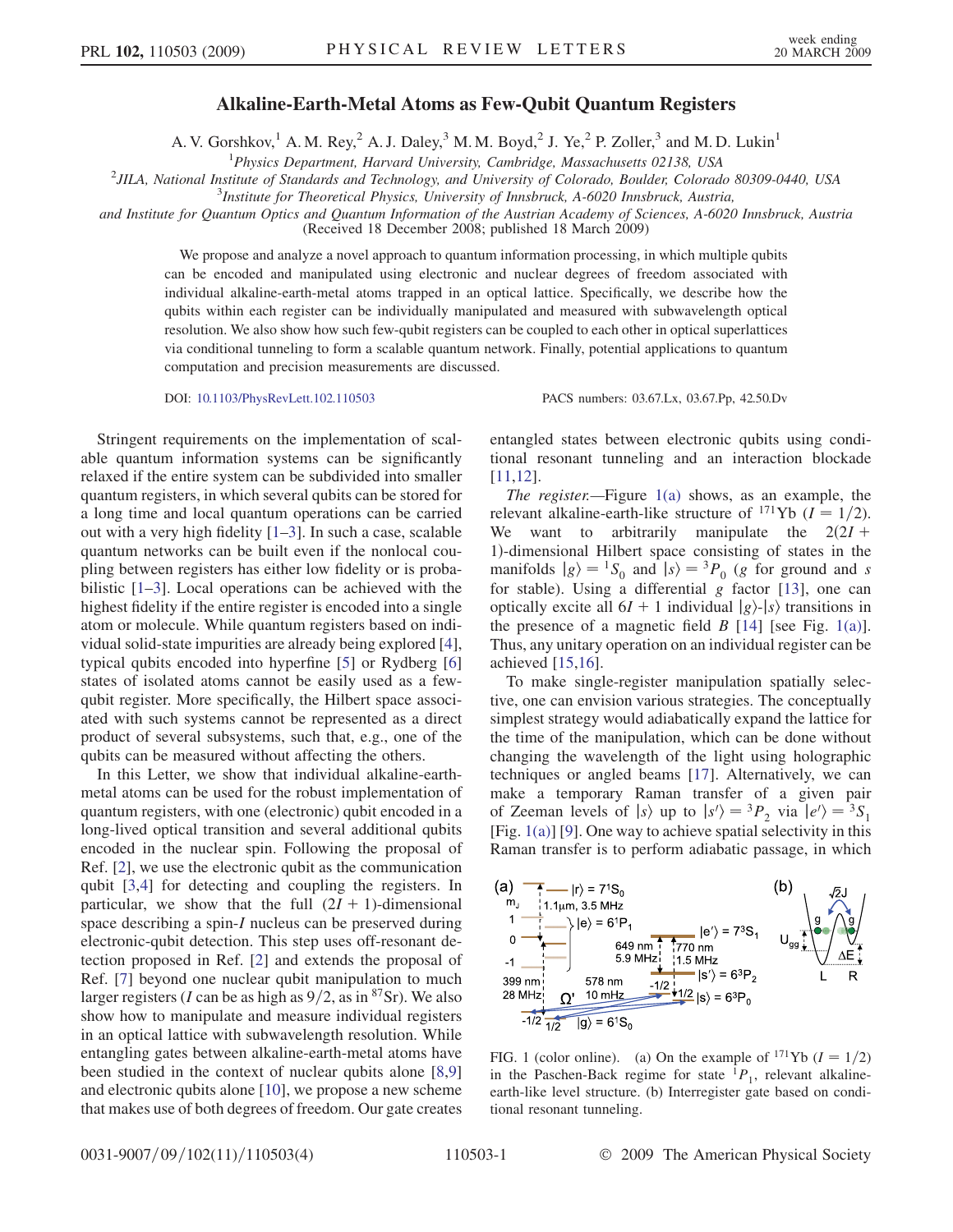the beam on one of the transitions vanishes (and, thus, prohibits the transfer) at the location of one atom [18]. Subsequent manipulation of the two chosen Zeeman levels of  $|s\rangle$  will then be automatically spatially selective. Any other pair of states within the register can be manipulated by swapping it in advance with the first one. Alternatively, one can use the  $|s\rangle$ - $|e'\rangle$ - $|s'\rangle$  Lambda system to achieve spatial selectivity even without state transfer by using dark-state-based selectivity [19].

Interregister gate.—We now assume that atoms are prepared in a Mott insulator state [20] in an optical lattice (or a fully polarized band insulator, which may be easier to load), with one atom per site. We isolate two adjacent atoms (left and right) using a superlattice [11,21]. We now show how to generate a two-qubit phase gate between the electronic qubits of these atoms (i.e.,  $|g, g\rangle \rightarrow$  $\vert g, g \rangle$  in a regime where the tunneling J is much smaller than the on-site interaction energy. As shown in Fig. [1\(b\)](#page-0-0), we bias the right well relative to the left well by a value  $\Delta E$  equal to the interaction energy  $U_{ge}$  between two  $|g\rangle$  atoms. If we had bosons with  $I = 0$ , then after time  $\tau \sim$  $1/J$  the state  $|g, g\rangle$  would pick up a minus sign due to resonant tunneling of the right atom to the left well and back. We now demonstrate how this gate works for fermions with arbitrary I. We consider the two-well single-band Hubbard Hamiltonian [22]

$$
\hat{H}_{h} = -J \sum_{\alpha,m} (\hat{c}_{L\alpha m}^{\dagger} \hat{c}_{R\alpha m} + \text{h.c.}) + \Delta E \sum_{\alpha,m} \hat{n}_{R\alpha m} \n- \sum_{i,\alpha,m} \mu_{N} B m g_{\alpha} \hat{n}_{i\alpha m} + \sum_{i,\alpha,m < m'} U_{\alpha\alpha} \hat{n}_{i\alpha m} \hat{n}_{i\alpha m'} \n+ V \sum_{i} \hat{n}_{ig} \hat{n}_{is} + V_{\text{ex}} \sum_{i,m,m'} \hat{c}_{igm}^{\dagger} \hat{c}_{ism'} \hat{c}_{igm'} \hat{c}_{ism}. \tag{1}
$$

Here  $i = L$ , R labels sites;  $\alpha = g$ , s; m,  $m_i' = -I, \ldots, I;$  $\hat{n}_{i\alpha} = \sum_{m} \hat{n}_{i\alpha m}$ ;  $\hat{n}_{i\alpha m} = \hat{c}^{\dagger}_{i\alpha m} \hat{c}_{i\alpha m}$ , where  $\hat{c}^{\dagger}_{i\alpha m}$  creates an atom in state  $\alpha m$  on site *i*. The tunneling rate *J* and the bias  $\Delta E$  are assumed for notational simplicity to be state independent.  $g_{\alpha}$  is the g factor of state  $\alpha$ .  $V = (U_{sg}^+ + U_{sg}^-)/2$ and  $V_{\text{ex}} = (U_{sg}^+ - U_{sg}^-)/2$  describe the "direct" and "exchange" interactions [23].  $U_{\alpha\beta}^x = (4\pi\hbar^2 a_{\alpha\beta}^x/M) \times$  $\int d^3r |\phi_\alpha(\mathbf{r})|^2 |\phi_\beta(\mathbf{r})|^2$  [24], where *M* is atomic mass,  $a_{\alpha\beta}^x = a_{gg}, a_{ss}, a_{sg}^+, a_{sg}^-$  are the four s-wave scattering lengths,  $\phi_{\alpha}$  are the Wannier orbitals.  $a_{sg}^-$  corresponds to the antisymmetric electronic state  $|gs\rangle - |sg\rangle$  (implying a symmetric nuclear state), while  $a_{gg}$ ,  $a_{ss}$ , and  $a_{sg}^+$  correspond to the three symmetric electronic states (implying antisymmetric nuclear states). Since  $|g\rangle$  and  $|s\rangle$  have  $J = 0$ and since hyperfine mixing of  $|s\rangle$  with other states is small [13], we take  $a_{\alpha\beta}^x$  to be independent of nuclear spin, which is consistent with experiments [14,25]. We note that the optical energy of  $|s\rangle$  is absent in our rotating frame.

In our scheme, provided  $U_{gg}$  differs from other U's, the interaction blockade [12] will prevent two atoms from being on the same site unless they are both in state  $|g\rangle$ , so we can ignore all but the  $U_{gg}$  interaction terms. In this case, the Zeeman Hamiltonian can be rotated out. The first step of the gate is to increase the bias  $\Delta E$  from 0 to  $U_{gg}$  for time  $\tau = \pi/(\sqrt{2}J)$ , and then set it back to 0. Defining  $|g, g\rangle |m_2, m_1\rangle = \hat{c}_{Lgm_2}^{\dagger} \hat{c}_{Rgm_1}^{\dagger} |0\rangle$ , this gives a  $2\pi$  pulse between  $I(2I + 1)$  states  $|g, g\rangle(|m_2, m_1\rangle - |m_1, m_2\rangle)$  (m<sub>1</sub> <  $(m_2)$  and  $\hat{c}_{Lgm_1}^{\dagger} \hat{c}_{Lgm_2}^{\dagger} |0\rangle$ , so that the former pick up a factor -1. The  $I(2I + 1)$  states that pick up the factor -1 are precisely all the  $|g, g\rangle$  states with an antisymmetric nuclear state since two  $|g\rangle$  atoms in a symmetric nuclear state cannot sit on one site. To make all  $(2I + 1)^2 |g, g\rangle$  states pick up the factor  $-1$ , we require two more steps. In the second step, we apply a phase  $-1$  on site R on all  $|g, m\rangle$ with  $m > 0$ , repeat the bias, and repeat the phase. In the final step, we swap  $|g, m\rangle$  and  $|g, -m\rangle$  on site R, repeat the first two steps, and repeat the swap. This results in  $|g, g\rangle \rightarrow$  $\vert g, g \rangle$  independent of the nuclear spin, i.e., a two-qubit phase gate on the two electronic qubits. All atom pairs in the superlattice that experience only the four biases are unaffected. Thus, together with spatially selective singleatom manipulation, this gate gives universal manipulation of the full lattice of quantum registers. The gate error due to virtual tunneling is  $\sim (J/U)^2$ , where  $J/U$  is the smallest relevant ratio of tunneling to interaction energy or to a difference of interaction energies. This error can be reduced if  $|g\rangle$  and  $|s\rangle$  lattices are independent [9]. Other errors in this gate are analogous to those studied in Ref. [12].

We now point out some advantages of this gate. The gate is essentially achieved by conditioning the resonant tunneling on the internal state of the atoms rather than on the number of atoms in the wells [11,12] or on the vibrational levels the atoms occupy [26]. Being resonant, the gate is faster  $(\tau \sim 1/J)$  than superexchange gates  $(\tau \sim U/J^2)$ [27]. At the same time, by conditioning the tunneling on the internal state, we avoid having two  $|s\rangle$  atoms in one well [10], which may be subject to collisional losses. A key property of the gate is that it couples the electronic (communication) qubits without affecting the nuclear qubits. At the same time, a remarkable feature of our gate is that it would not have worked without the use of the nuclear degree of freedom, because two  $|g\rangle$  atoms would not be able to sit on the same site in that case. This is in a sense the reverse of Ref. [8], where a gate on nuclear spins relies on the underlying electronic interactions. Finally, our gate can be easily extended to bosons. In particular, a single bias interval would suffice for bosons with two internal states  $|g\rangle$  and  $|s\rangle$  that have different interactions  $U_{gg}$ ,  $U_{ss}$ , and  $U_{sg}$  (e.g., if  $|g\rangle$  and  $|s\rangle$  experience different potentials).

Electronic-qubit detection.—We now demonstrate the essential ability of our register to preserve all nuclear qubits during the fluorescence detection of the electronic qubit. The key ingredients will be off-resonant excitation [2] and/or a strong magnetic field [7]. The detection is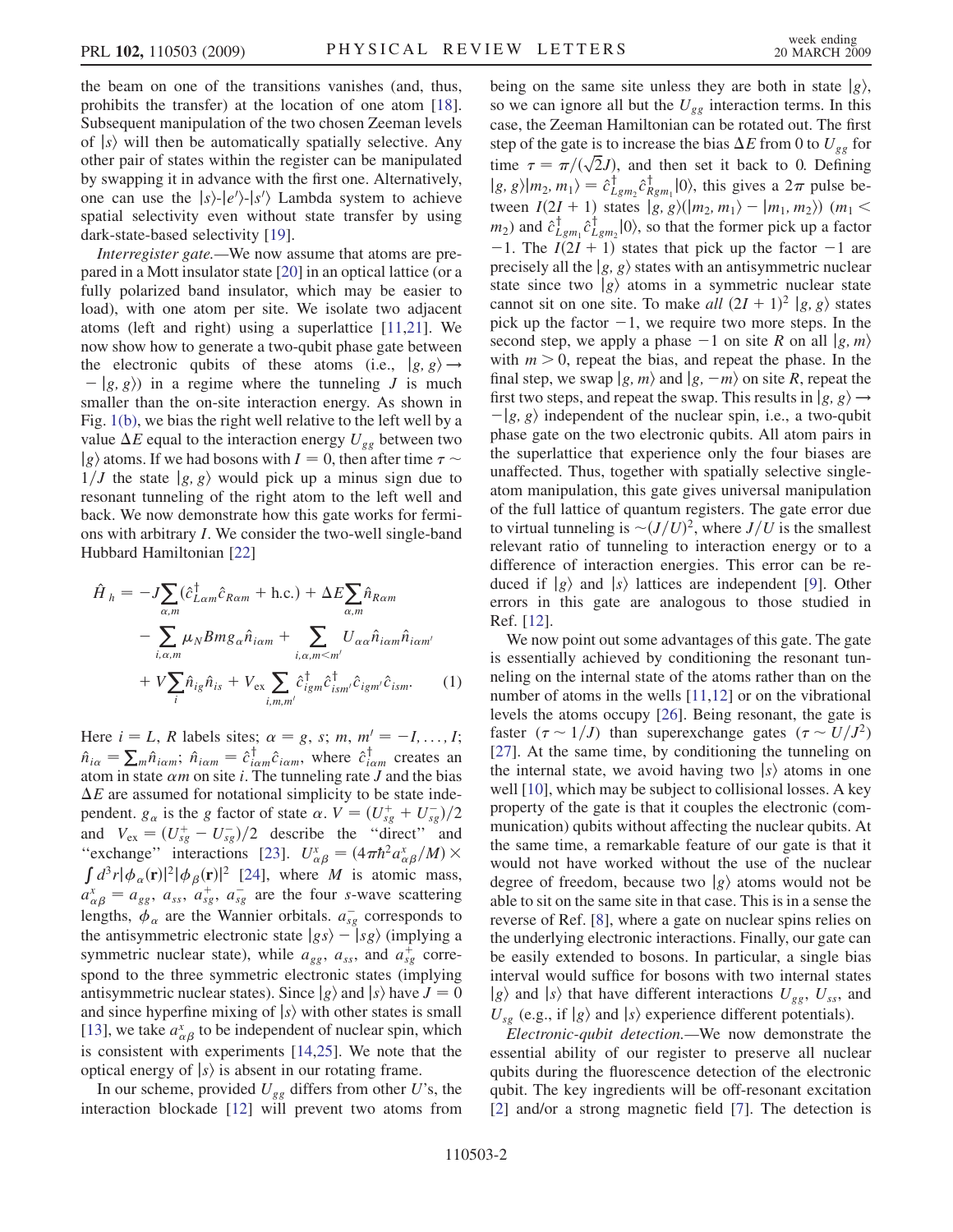made by cycling the  $|g\rangle \cdot (|e\rangle = |P_1\rangle)$  transition ("e" for excited). To yield an error  $p < 0.01$  after scattering  $N \sim$ 100 photons, the decay rate from  $|e\rangle$  to  $|g\rangle$  should exceed other decay rates from  $\ket{e}$  by  $>10^4$ , which is typically satisfied [28,29]. We can thus restrict ourselves to a 4(2I + 1)-dimensional space describing the  $|g\rangle$ - $|e\rangle$  transition:  $|g\rangle |m_1\rangle$  ( $J = 0$ ) and  $|e, m_1\rangle |m_1\rangle$  ( $J = 1$ ). The Hamiltonian is then  $(h = 1)$  [22]

$$
\hat{H} = A\hat{\mathbf{I}} \cdot \hat{\mathbf{J}} + Q \frac{3(\hat{\mathbf{I}} \cdot \hat{\mathbf{J}})^2 + 3/2\hat{\mathbf{I}} \cdot \hat{\mathbf{J}} - K}{2IJ(2I - 1)(2J - 1)} + g_J \mu_B \hat{J}_z B
$$
  

$$
- g_I \mu_N \hat{I}_z B - \Omega(|g\rangle\langle e, 0| + \text{h.c.}) - \Delta \sum_m |e, m\rangle\langle e, m|.
$$
  
(2)

Here  $K = I(I + 1)J(J + 1)$ ; A and  $Q (Q = 0$  for  $I = 1/2)$ are the magnetic dipole and electric quadrupole hyperfine constants, respectively;  $g_J$  and  $g_I = g_g$  are the relevant g factors;  $\Omega$  and  $\Delta$  are the Rabi frequency and the detuning of the  $\pi$ -polarized probe light. Using three Lindblad operators  $\hat{L}_m = \sqrt{\Gamma} |g\rangle\langle e, m|$ , the master equation is

<span id="page-2-0"></span>
$$
\dot{\rho} = -i[\hat{H}, \rho] - \frac{1}{2} \sum_{m} (\hat{L}_{m}^{\dagger} \hat{L}_{m} \rho + \rho \hat{L}_{m}^{\dagger} \hat{L}_{m} - 2 \hat{L}_{m} \rho \hat{L}_{m}^{\dagger}).
$$
\n(3)

Two approaches to preserve nuclear coherence during fluorescence are possible. In the first one, a strong magnetic field  $(g_J\mu_B B \gg A, Q)$  decouples  $\hat{\mathbf{I}}$  and  $\hat{\mathbf{J}}$  in the Paschen-Back regime [7]. In the second one, a large detuning  $\Delta \gg A$ , Q does the decoupling by means of the interference of Raman transitions via all excited states with a given  $I_z + J_z$  [2]. Unless  $Q \ll \Gamma$ , the first approach fails because the frequencies of transitions  $|g\rangle|m_1\rangle$ - $|e, 0\rangle|m_1\rangle$ differ by  $\delta_{m_l} = 3Qm_l^2$  [see Fig. 2(a)]. However, when  $Q \ll \Gamma$ , the first approach may be preferable as it allows for much faster detection than the second (off-resonant) approach. While the two approaches can work separately, their combination is sometimes advantageous and allows for the following simple estimate of the nuclear decoherence due to off-resonant excitation. We assume  $\Delta \gg Q$ ,  $\Omega, \Gamma$  and a magnetic field large enough to decouple  $\hat{\bf l}$  and  $\hat{\bf J}$ (arbitrary  $B$  can be analyzed similarly). The number of photons scattered during time  $\tau$  is then  $N \approx \Gamma \tau \Omega^2 / \Delta^2$ .



FIG. 2 (color online). Nuclear-spin-preserving electronicqubit detection. (a) <sup>87</sup>Sr ( $I = 9/2$ ) in the Paschen-Back regime (the shift  $-g_I\mu_Nm_I B$  not shown). (b) On the example of  $1^{71}$ Yb  $(I = 1/2)$ , dark-state-based spatial selectivity [19].

Furthermore, for any two  $m_1 = m_1$ ,  $m_2$ , the four coherences  $|g/e, 0\rangle |m_1\rangle - |g/e, 0\rangle |m_2\rangle$  form a closed system. Adiabatically eliminating the three coherences except for the ground one, the latter is found to decay with rate  $\Gamma_{12} \approx$  $(\delta_{m_1} - \delta_{m_2})^2 \Omega^2 \Gamma / (2\Delta^4)$ , yielding an error  $p \sim \Gamma_{12} \tau \sim$  $N(Q/\Delta)^2$ . Thus, to scatter  $N = 100$  photons and obtain  $p < 0.01$ , we need  $\Delta \ge 100Q$ .

To verify low p numerically, we use <sup>171</sup>Yb ( $I = 1/2$ ) [30], <sup>87</sup>Sr ( $I = 9/2$ ) [14], and <sup>43</sup>Ca ( $I = 7/2$ ), for which  $(\Gamma, A, Q)/(2\pi \text{ MHz}) = (28, -213, 0)$  [7], (30.2, -3.4, 39) [7], and  $(35, -15.5, -3.5)$  [31], respectively. Although less widely used,  $43$ Ca has the advantageous combination of small Q and large I. We prepare the atom in some state in the manifold  $|g\rangle$ , turn  $\Omega$  on and off abruptly for a time  $\tau$ , and then wait for all the population to decay down to  $|g\rangle$ , which transforms Eq. [\(3\)](#page-2-0) into a superoperator  $\hat{\mathcal{E}}$  acting on density matrices describing  $|g\rangle$ . Ideally,  $\hat{\mathcal{E}}$  describes a unitary transformation  $\hat{U}$  that maps  $|g\rangle|m\rangle \rightarrow$  $\exp(i\phi_m)|g\rangle|m\rangle$  with  $\phi_{-I} = 0$  and  $\phi_m$   $(m > -I)$  given by the phase of the diagonal elements of  $\hat{\mathcal{E}}$  corresponding to the density matrix element  $\rho_{m,-I}$ . So  $p \equiv 1 - \bar{F}$ , where  $\bar{F}$  is the average gate fidelity of  $\hat{\mathcal{E}}$  with respect to  $\hat{U}$  [32]:

$$
\bar{F}(\hat{\mathcal{E}}, \hat{U}) \equiv \int d\psi \langle \psi | \hat{U}^{\dagger} \hat{\mathcal{E}}(|\psi\rangle\langle \psi|) \hat{U} |\psi\rangle. \tag{4}
$$

We fix  $N = 100$  and begin by considering the first approach (large B and  $\Delta = 0$ ). In Yb,  $B = 2T$  and  $\Omega/2\pi = 30$  MHz ( $\tau = 1.3$   $\mu$ s) give  $p \approx 0.01$ . Since Yb has  $I = 1/2$  (hence  $Q = 0$ ), as  $B \rightarrow \infty$ ,  $p \rightarrow 0$ : for example,  $B = 10$  T and  $\Omega/2\pi = 200$  MHz ( $\tau = 1.1$   $\mu$ s) give  $p \approx 10^{-4}$ . In Ca, small  $Q/\Gamma \approx 0.1$ ) also allows one to obtain high fidelity on resonance:  $B = 1$  T and  $\Omega/2\pi =$ 200 MHz ( $\tau = 0.9 \mu s$ ) give  $p \approx 0.002$ . Since Q is finite here, increasing  $B$  further does not reduce  $p$  to zero. Finally, in Sr, resonant scattering gives  $p \ge 0.1$  due to the large Q. Turning now to the second approach  $(B = 0)$ and large  $\Delta$ ), for Yb, Ca, and Sr,  $(\Delta, \Omega)/(2\pi \text{ GHz}) =$ (15, 0.2), (6, 0.07), and (3, 0.04), respectively, give  $\tau \sim$ 3 ms and  $p \approx 0.01$ . An increase of  $\Omega$  (to reduce  $\tau$ ) leads unfortunately to larger  $p$  at least partly due to the loss of adiabaticity in the evolution of coherences. The error can be reduced by further increasing  $\Delta$  (or to some extent by decreasing  $\Omega$ ) and thus extending  $\tau$ . We note that in this (second) approach, any probe light polarization can be used. Finally, the error can sometimes be significantly reduced by combining the two approaches. For example, adding  $B = 2$  T to the above example of off-resonant detection in Ca yields  $p \approx 4 \times 10^{-4}$ . Depending on time constraints, available magnetic fields and laser power, as well as on the desired  $N$  and  $p$ , the parameters can be further optimized and adiabatic switching of  $\Omega$  can be considered.

To make detection spatially selective, we can apply the dark-state-based single-site addressability [19], shown in Fig. 2(b) on the example of Yb in the Paschen-Back